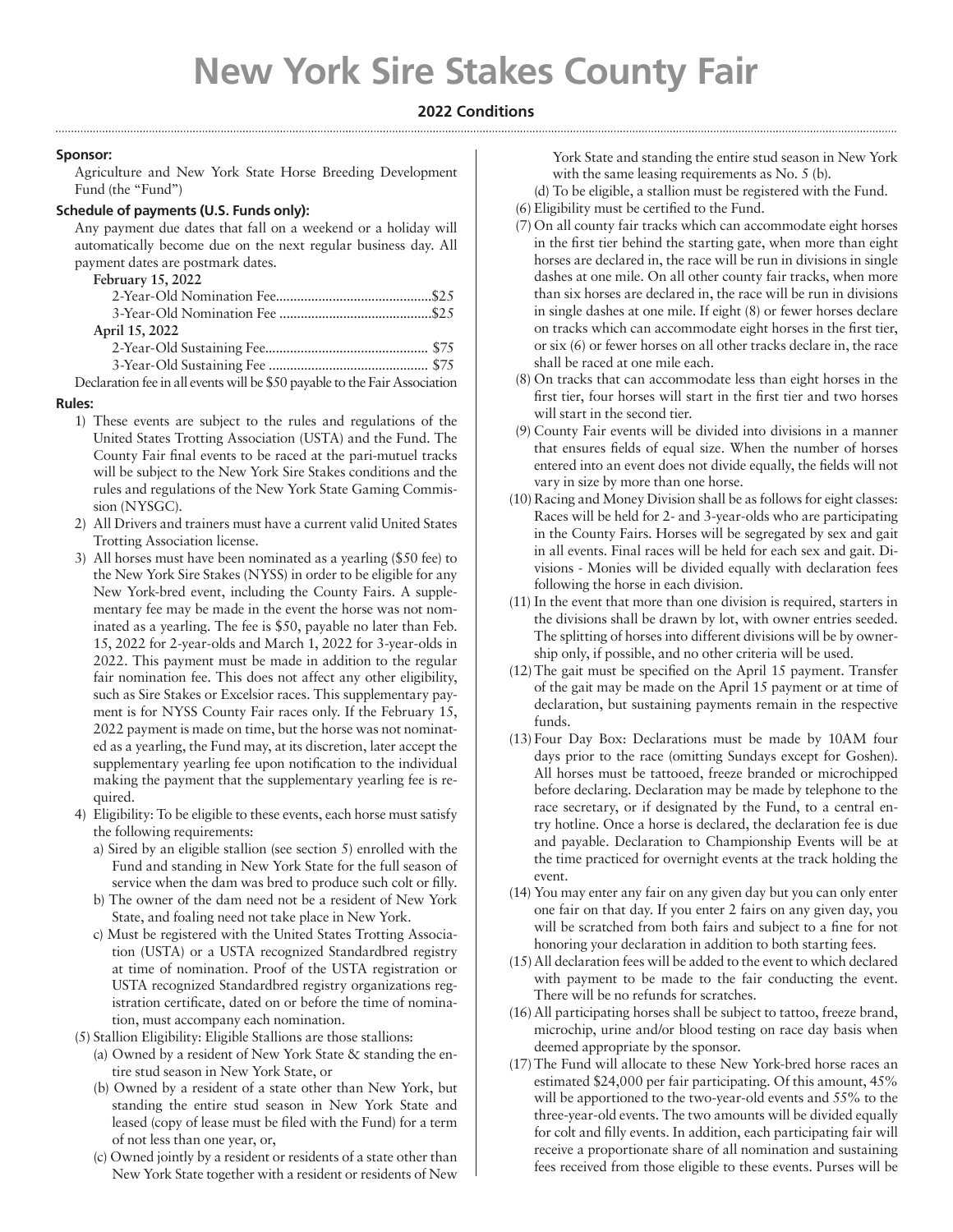made up of these Fund monies, plus declaration fees. If an individual race purse, including declaration fees, does not equal \$2,000, the Fund will supplement that purse to reach \$2,000. There will be no deduction for promotion, clerical, or other expenses.

- (18) In the event that there shall be New York County Fair final race at the participating pari-mutuel tracks, eligibility thereto shall be determined under a point system.
	- (a) A maximum of 100 points shall be allocated for each 2- and 3-year-old race at each of the participating county fairs as follows: First  $-50$  points; Second  $-25$  points; Third  $-12$ points; Fourth – 8 points; Fifth – 5 points. All races will be single heat events. Horses will be eligible to race one time each day.
	- (b) A list of such eligible horses with the total point accumulation will be furnished to the Race Secretary at the pari-mutuel track and he shall select from the list of horses from the top down until as many starters as can be drawn to post in the first tier are represented, limited to two entries from one common owner. Should there be a tie in the point standings for the final entrant, the judges will determine the final entrant by lot. Judges official order of finish will be used in determining eligibility to the Championship events exclusive of all appeals yet to be decided at time of declaration to the Championship event.
	- (c) Minimum starts: No horse shall be eligible to the Championship Race unless it has raced a minimum of five (5) different New York County Fairs that conduct NYSS races. Should there not be enough entries in the box with at least five starts to fill the race, the highest point earner which has entered with four starts shall be selected, etc. until there are enough entries to fill the first tier with horses that started in at least one New York County Fair event. Furthermore, any also eligible horses must have a minimum of four (4) NYSS County Fair starts.
	- (d) All horses that are to compete in the Championship Race must have an official charted satisfactory performance line within 45 days of declaration in order to be eligible to declare, if the event is held at a pari-mutuel track.
	- (e) If an owner or trainer has a horse eligible to a County Fair final and also any NYSS or Excelsior final or consolation, then the owner or trainer must choose which final to declare into. A horse may only race in one final event. If the horse is scratched from a final or consolation event, it will be ineligible to enter another final event. If a horse declares into a final event and is not selected or the race does not fill, it may declare into another final event that has not yet been drawn.
	- (f) Any horses for which a blood test shows the presence of any prohibited drug at any participating fair during the season will be ineligible for the county fair final.
	- (g) USTA Rule 21 and New York State Gaming Commission rules and regulations concerning positive drug tests will be strictly enforced. In the case of a disparity of between rules, the New York State Gaming Commission rules and regulations will prevail.
	- (h) In the event of a close or disputed finish, the judge may consider a video replay of the finish
		- if available from the representative of the Fund.
- (19)If track conditions do not allow the use of a mobile starting gate, the program will be cancelled. If a starting gate is unavailable at the last moment for unforeseen reasons, a walk-up start is permissible at the discretion of the Judge. In no event will the program be allowed to start more than two hours after the published post time.
- (20)All drivers, trainers and grooms must wear colors and safety helmets while warming up and racing at all county fairs.
- (21) All drivers, trainers, officials and anyone taking a horse onto the track will be subject to a breath analyzer test by a designee of the Fund. The results of the test shall be governed by USTA Rule 5.12(a). Anyone who refuses to submit to a test or whose test results detect alcohol or prohibited substances as detailed in USTA Rule 5.12 and 5.13, will be barred from handling any horse on the track for the remainder of the day.
- (22)Race Day Testing: All horses competing in any County Fair Series event will be subject to race day testing for impermissible administration of a drug or other substance to the horse. The testing may also include total carbon dioxide testing (TCO2). Such tests may be administered on a pre- or post-race basis. In the instance of a post-race test, the horse being tested must stand at rest for a minimum of one hour after such horse has raced. Blood samples shall be obtained from each horse tested by a veterinarian or technician licensed by New York State to perform such tasks. Failure to present a horse for testing may be cause for forfeiture of purse earnings. The testing shall be performed in a laboratory approved by the Fund. Samples shall be taken in accordance with the procedures found in 9 NYCRR 4120.17(b), and for the purposes of this condition, all references to the "Commission" in that rule shall be considered references to the Fund. Prohibited substances include those substances listed in 9 NYCRR 4120.17(c), and for the purposes of this condition, all references to the "Commission" in that rule shall be considered references to the Fund. When a horse tests positive for an impermissible substance and/or the TCO2 blood level, based upon the above criteria, equals or exceeds thirty-seven (37) millimoles per liter, or thirty-nine (39) millimoles per liter for horses administered furosemide (Lasix), the following penalties shall be incurred:
	- (a) Said horse shall be disqualified from any purse winnings in the race in question, and said purse monies shall be redistributed.
	- (b) Said horse shall be disqualified from participation in any New York Sire Stakes event, including the final and consolation, should there be one, for a period of sixty (60) days from the day of violation.
	- (c) Said horse shall be disqualified from participation in any event sponsored by the Fund, including State and County Fair races for the duration of the penalty.
	- The New York State Gaming Commission (NYSGC) has regulatory authority over all pari-mutuel horse races in New York State. In any case of disparity between rules, the latest rules of NYSGC shall prevail.
- (23)Out-of-Competition Testing: Any person who participates in the New York Sire Stakes shall be deemed to have given consent to submit their horse or horses to out-of-competition testing. Under such consent, the Fund may at a reasonable time on any date take blood, urine or other biologic samples from a horse that is entered to compete in the New York Sire Stakes in order to enhance the ability of the Fund to detect or confirm the impermissible administration of a drug or other substance to the horse. Horses to be tested may be selected at random, for cause or as determined by the Fund or an agent of the Fund. A selected horse that is not made available for sampling may be disqualified from competing in the Sire Stakes, including the Excelsior Series and County Fair races, for the respective year that the horse is eligible to compete. Samples shall be taken in accordance with the procedures found in 9 NYCRR 4120.17(b), and for the purposes of this condition, all references to the "Commission" in that rule shall be considered referenc-